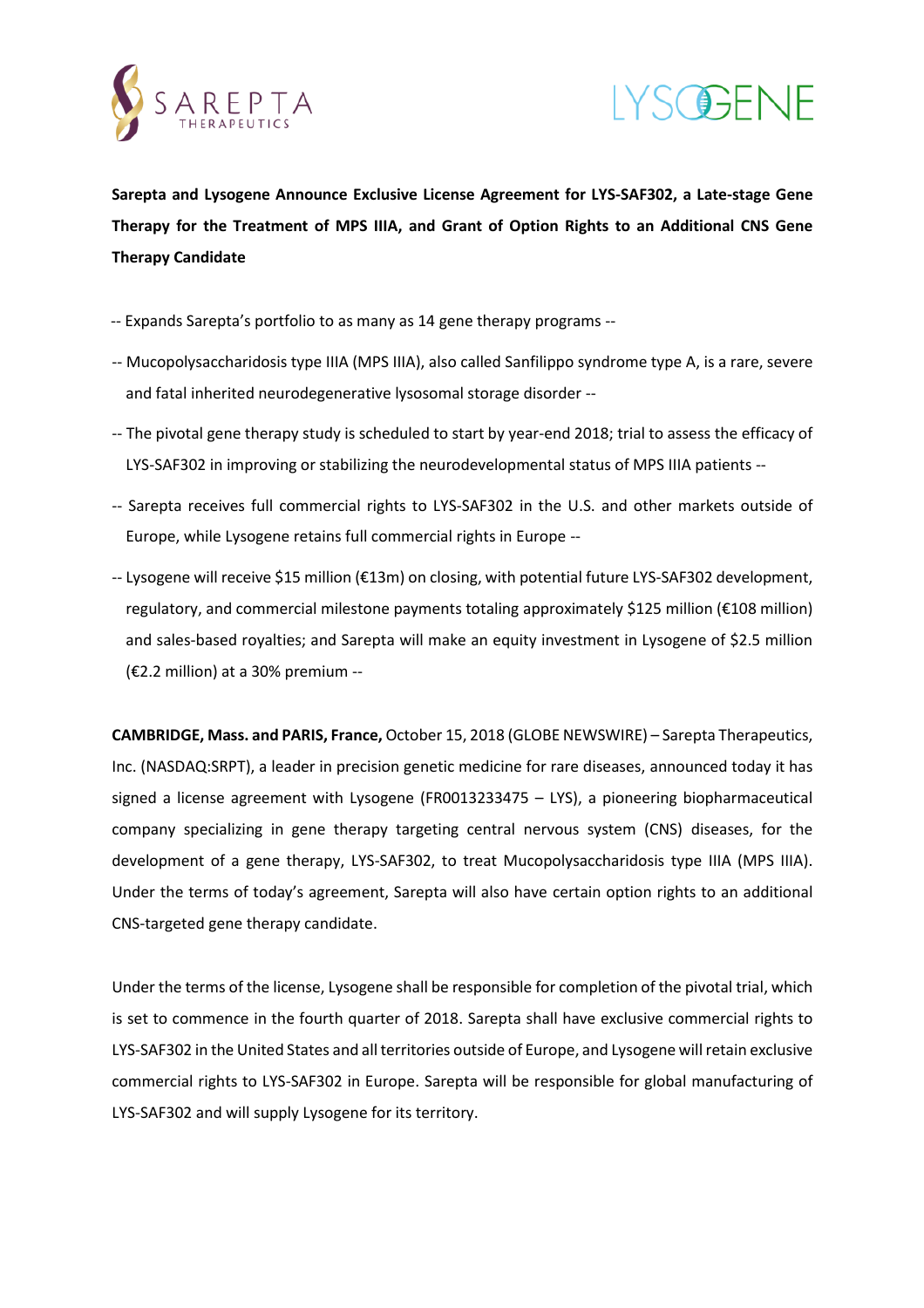In 2018, Sarepta will make committed cash payments to Lysogene totaling \$26 million (€22 million) plus the purchase of Lysogene equity for \$2.5 million (€2.2 million). In 2019, Sarepta will pay Lysogene up to an additional \$19 million (€16 million).

Payments from Sarepta to Lysogene for all items, if all milestones are met, would total approximately \$125 million (€108 million) plus royalties. The financial terms of the agreement significantly extend Lysogene's cash runway, enabling the company to continue the development of its other assets.

"We stand together today with the MPS community and Lysogene in service of a common goal of developing what could be a transformative therapy for this cruel disease," stated Doug Ingram, Sarepta's president and chief executive officer. "As with our other therapies targeted to serious, lifealtering genetic diseases, we share with Lysogene a sense of urgency and a deep commitment to see this program through to fruition. Toward that goal, Sarepta will leverage its expertise in rare disease therapies and gene therapy to bring LYS-SAF302 to the MPS community."

"This partnership with Sarepta, an innovative global leader in genetic diseases, is a major step forward for Lysogene in our commitment to bring a therapy to market to treat MPS IIIA patients," said Karen Aiach, Lysogene's chief executive officer and founder. "We believe that Sarepta is the ideal partner for LYS-SAF302 in the U.S. and other countries outside of Europe. We are proud of this important validation of our efforts to date and look forward to working together closely with Sarepta."

As part of this partnership, Sarepta is subscribing to an equity investment of \$2.5 million (€2.2 million) at a 30% premium to the 5-day volume-weighted average share price, through the issuance of 950,606 ordinary shares, with the same rights as existing shares, under a capital increase with cancellation of preemptive rights under article L.225-138 of the French Commercial Code and the 22d resolution of Lysogene's Extraordinary General Meeting in June 2018. The issuance of these shares will result in dilution of 7.1% for existing Lysogene shareholders. The issuance of these shares does not require the publication of a prospectus submitted to the visa of the Autorité des Marchés Financiers in accordance with article 211-3 of the AMF General Regulations. Lysogene intends to apply the funds raised for general corporate purposes including the further development of LYS-GM101 for GM1 gangliosidosis.

Torreya acted as exclusive financial advisor to Lysogene.

## **About MPS IIIA and LYS-SAF302**

MPS IIIA is a rare inherited neurodegenerative lysosomal storage disorder characterized by intractable behavioral problems and developmental regression resulting in early death. It is caused by mutations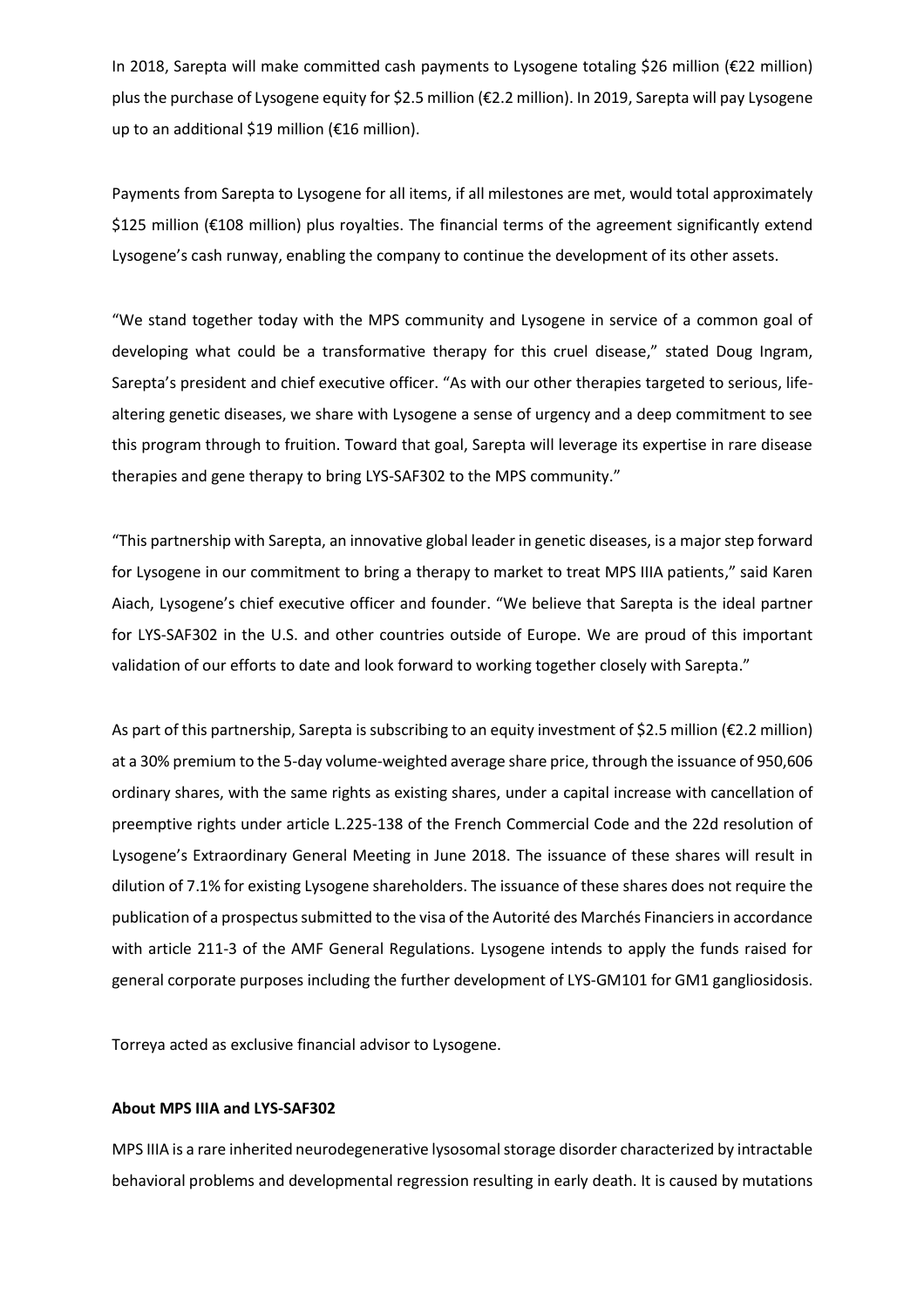in the SGSH gene, which encodes an enzyme called Heparan-N-sulfamidase necessary for heparan sulfate (HS) recycling in cells. The disrupted lysosomal degradation and resulting storage of HS and glycolipids such as gangliosides leads to severe neurodegeneration. MPS IIIA affects about 1 in 100,000 newborns and is inherited in an autosomal recessive pattern. There are currently no treatment options for patients. The pivotal gene therapy trial is scheduled to start by year-end 2018; trial to assess the efficacy of LYS-SAF302 in improving or stabilizing the neurodevelopmental status of MPS IIIA patients.

LYS-SAF302 is an AAV-mediated gene therapy, the goal of which is to replace the faulty SGSH gene with a healthy copy of the gene. LYS-SAF302 employs the AAVrh10 virus, chosen for its ability to target the CNS.

Proof-of-concept was established in MPS IIIA pre-clinical models demonstrating strong expression, broad distribution, and the ability of the compound to correct lysosomal storage defects by producing the missing enzyme. Safety data from an IND-enabling toxicity and a biodistribution GLP study showed that, at any dose level evaluated, LYS-SAF302 was not associated with unexpected mortality, change in clinical signs, body weight, behavior or macroscopic findings in the brain.

## **About Sarepta Therapeutics**

Sarepta is at the forefront of precision genetic medicine, having built an impressive and competitive position in Duchenne muscular dystrophy (DMD) and more recently in Limb-girdle muscular dystrophy (LGMD), Charcot-Marie-Tooth (CMT) and CNS-related disorders, reaching a total of over 20 therapies in various stages of development. The Company's programs span across several therapeutic modalities, including RNA, gene therapy and gene editing. Sarepta is poised to be the most meaningful precision genetic medicine company in the world and make a profound difference in the lives of patients suffering from rare neuromuscular diseases and other rare diseases. For more information, please visit [www.sarepta.com.](http://www.sarepta.com/)

# **About Lysogene**

Lysogene is a gene therapy company focused on the treatment of orphan diseases of the central nervous system (CNS). The company has built a unique capability to enable a safe and effective delivery of gene therapies to the CNS to treat lysosomal diseases and other genetic disorders of the CNS. A pivotal clinical trial in MPS IIIA is expected to start by year end on 2018 and a phase 1-2 clinical trial in GM1 Gangliosidosis is in preparation, while we are currently collaborating with a major partner to define the strategy of development for the treatment of Fragile X syndrome, a genetic disease related to autism. For more information, please visit www.lysogene.com.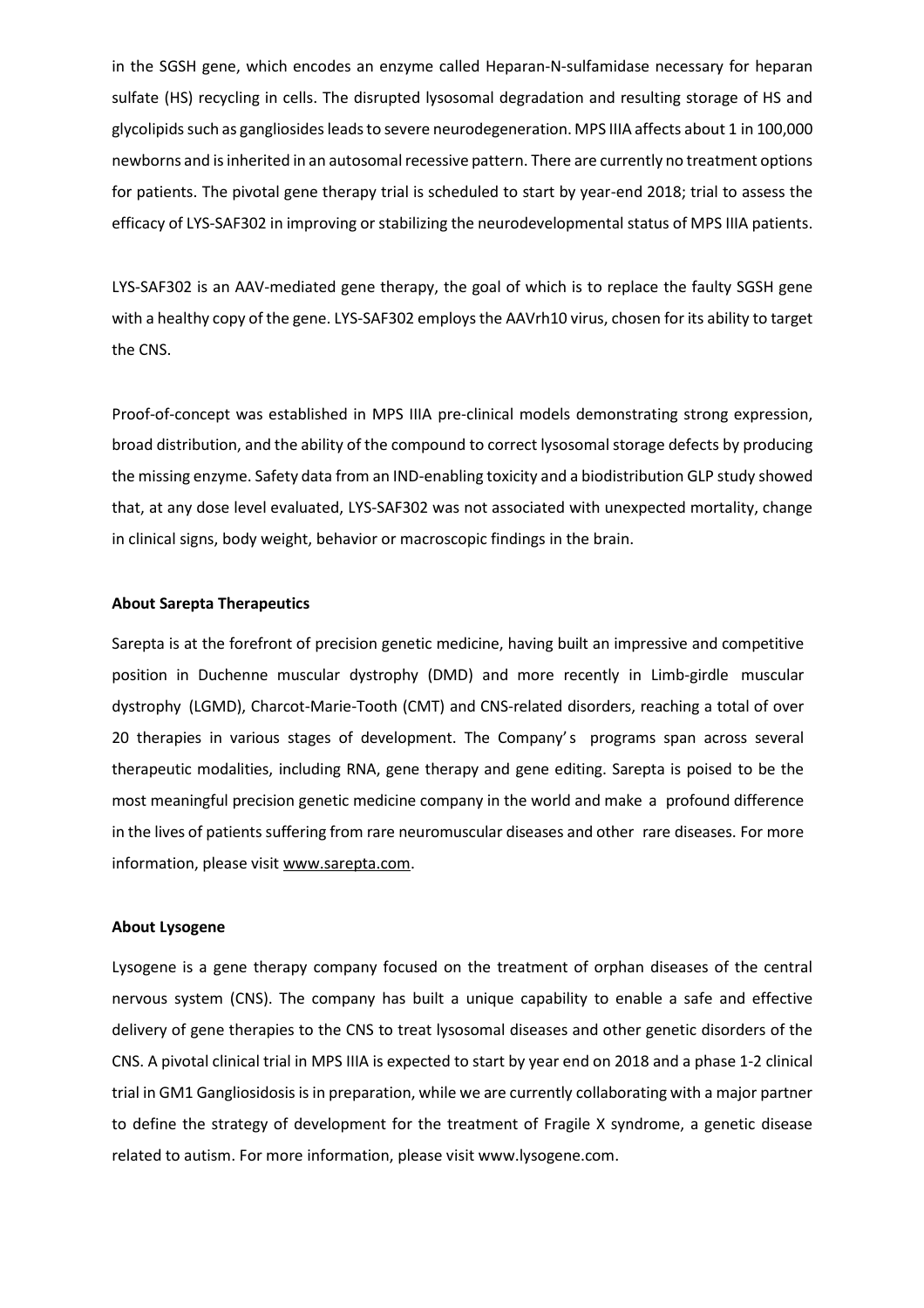### **Sarepta Forward-Looking Statements**

This press release contains "forward-looking statements." Any statements contained in this press release that are not statements of historical fact may be deemed to be forward-looking statements. Words such as "believes," "anticipates," "plans," "expects," "will," "intends," "potential," "possible" and similar expressions are intended to identify forward-looking statements. These forward-looking statements include statements regarding the license agreement Sarepta has entered into with Lysogene for the development of a gene therapy, LYS-SAF302, to treat Mucopolysaccharidosis type IIIA (MPS IIIA), including the responsibilities of the parties, the expected purchase of Lysogene equity and Lysogene's expected use of proceeds, and the expected cash and milestone payments and royalties; the goal of the pivotal gene therapy trial and the plan to dose the first patient in the trial in the fourth quarter of 2018; the possibility of Sarepta having exclusive rights to LYS-SAF302 in the United States and all territories outside of Europe; the potential of LYS-SAF302 to be a transformative therapy for MPS; Sarepta's plan to leverage its expertise in rare disease therapies and gene therapy to bring LYS-SAF302 to the MPS community; the goal of LYS-SAF302 to replace the faulty SGSH gene with a healthy copy of the gene; and Sarepta being poised to be the most meaningful precision genetic medicine company in the world and make a profound difference in the lives of patients suffering from rare neuromuscular diseases and other rare diseases.

These forward-looking statements involve risks and uncertainties, many of which are beyond Sarepta's control. Known risk factors include, among others: the expected benefits and opportunities related to the agreement with Lysogene may not be realized or may take longer to realize than expected due to challenges and uncertainties inherent in product research and development; in particular, the agreement may not result in any viable treatments suitable for commercialization due to a variety of reasons, including any inability of the parties to perform their commitments and obligations under the agreement, the results of research may not be consistent with past results or may not be positive or may otherwise fail to meet regulatory approval requirements for the safety and efficacy of product candidates, possible limitations of Company financial and other resources, manufacturing limitations that may not be anticipated or resolved for in a timely manner, and regulatory, court or agency decisions, such as decisions by the United States Patent and Trademark Office with respect to patents that cover Sarepta's product candidates; and even if commercialization of any product under the agreement is achieved, this may not result in any significant revenues to the parties; if the actual number of patients suffering from MPS IIIA is smaller than estimated, Sarepta's revenue and ability to achieve profitability may be adversely affected; and those risks identified under the heading "Risk Factors" in Sarepta's most recent Annual Report on Form 10-K for the year ended December 31, 2017 and most recent Quarterly Report on Form 10-Q filed with the Securities and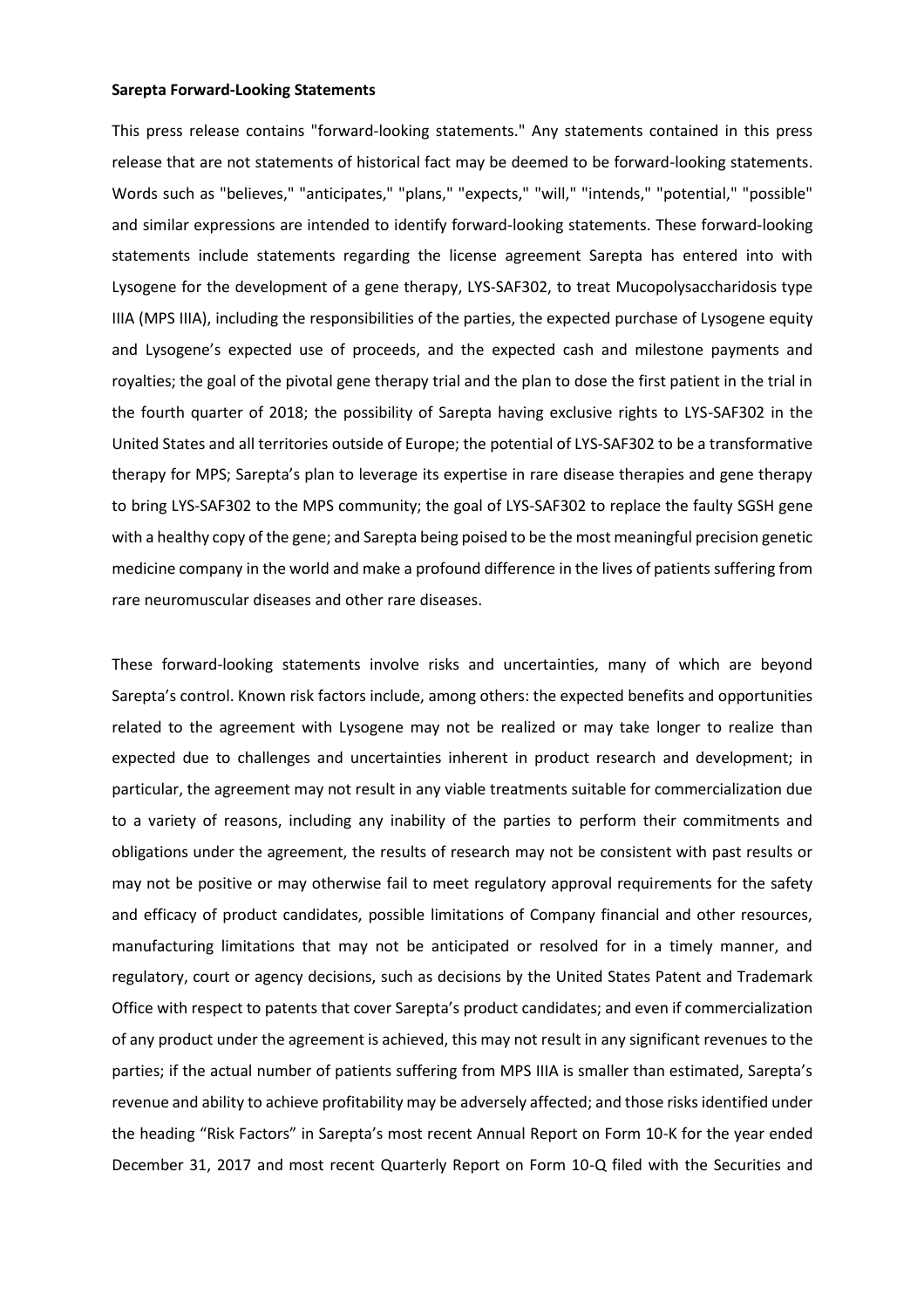Exchange Commission (SEC) as well as other SEC filings made by the Company which you are encouraged to review.

Any of the foregoing risks could materially and adversely affect the Company's business, results of operations and the trading price of Sarepta's common stock. For a detailed description of risks and uncertainties Sarepta faces, you are encouraged to review Sarepta's 2017 Annual Report on Form 10- K and most recent Quarterly Report on Form 10-Q filed with the SEC as well as other SEC filings made by Sarepta. We caution investors not to place considerable reliance on the forward-looking statements contained in this press release. Sarepta does not undertake any obligation to publicly update its forward-looking statements based on events or circumstances after the date hereof.

### **Lysogene Forward-Looking Statements**

This press release may contain certain forward-looking statements, notably on the ability of the Company to conclude a strategic transaction or a potential partnership for one or several of its product candidates. Although the Company believes that these forward-looking statements are based on reasonable assumptions, all statements other than statements of historical fact included in this press release about future events are subject to (i) change without notice, (ii) factors beyond the Company's control and (iii) the financial capabilities of the Company. These statements may include, without limitation, any statements preceded by, followed by or including words such as "target," "believe," "expect," "aim," "intend," "may," "anticipate," "estimate," "plan," "project," "will," "can have," "likely", "reasonably", "should," "would," "could" and other words and terms of similar meaning or the negative thereof. Forward-looking statements are subject to inherent risks and uncertainties beyond the Company's control that could cause the Company's actual results, performance or achievements to be materially different from the expected results, performance or achievements expressed or implied by such forward-looking statements. A further list and description of these risks, contingencies and uncertainties can be found in the Company's regulatory filings with the French Autorité des Marchés Financiers, including in the 2017 registration document (Document de référence), registered with the French Autorité des Marchés Financiers on June 4, 2018, under number R. 18-047, and future filings and reports by the Company. Furthermore, these forward-looking statements are only as of the date of this press release. Readers are cautioned not to place undue reliance on these forward-looking statements. Except as required by law, the Company assumes no obligation to update these forward-looking statements publicly, or to update the reasons actual results could differ materially from those anticipated in the forward-looking statements, even if new information becomes available in the future. If the Company updates one or more forward-looking statements, no inference should be drawn that it will or will not make additional updates with respect to those or other forward-looking statements.